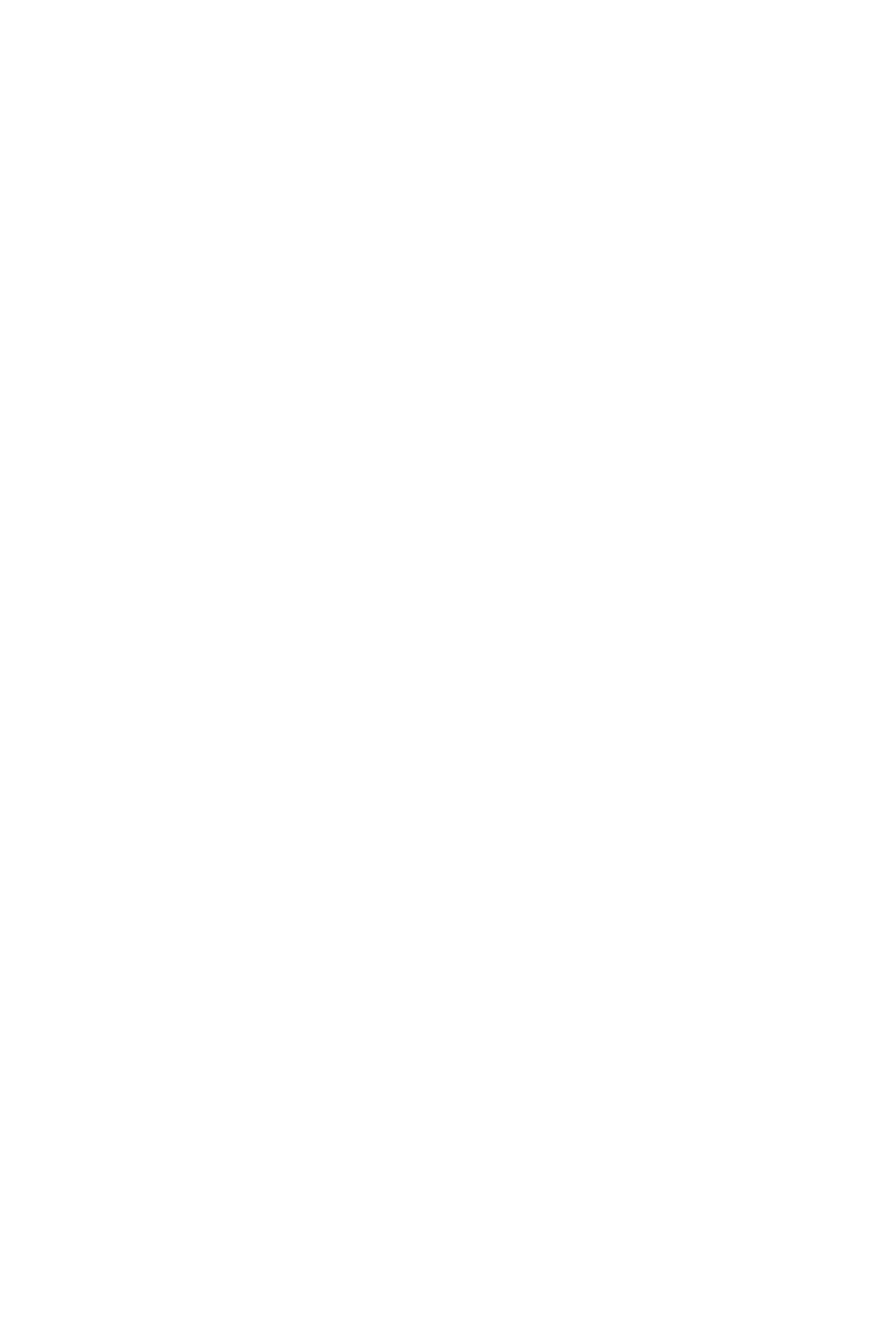#### **Introduction**

Regarding the issue of resources faced by the national government, there is an interest in understanding the role of philanthropy in addressing the urgent global societal needs and strengthening civil society for the past two decades (Garciaa, Osilia, and Koua, 2017, p.1)*.* In Indonesia, the issue of philanthropy reemerges since last years, particularly related to the issue of taxation. Apart from discussing philanthropy in the 2nd "Philanthropy Learning Forum" in December 2015, philanthropic activists also hold major activities, namely Philanthropy Festival in 2016. These forums explore the issues arising in the implementation of tax policies on philanthropy. Therefore, it can be said that these big events are the trigger for more in-depth evaluation related to tax policy on philanthropy and its implementation since tax incentives fought<sup>1</sup> by the Initiative for Strengthening Indonesian Philanthropy<sup>2</sup> seem to cease after Law No. 36 of 2008 on Income Tax (hereinafter called Income Tax Law 2008) is ratified on September 23, 2008 and declared effective on January 1, 2009. However, the tax policy on philanthropy is still partial. The regulation for the implementation of Income Tax Law 2008 related to philanthropy is not immediately published, leading to a one-year vacancy resulting in inability of the philanthropic activists to exploit the incentives of income tax for philanthropy. Therefore, the implementation of tax incentives for philanthropy over the last 9 years requires a comprehensive, holistic and impartial evaluation.

Philanthropy is not merely a fund-raising activity. Philanthropy means an activity that has a strong relation with solidarity and social activity. For example, when one of the provinces in Indonesia, namely Aceh, was hit by tsunami in 2004, the Tsunami Evaluation Committee consisting of United Nations (UN) and Nongovernmental Organizations (NGOs) agencies describes the commitment to aid Aceh as the most generous and the fastest form of humanitarian response in history (Carla: 2014). Therefore, philanthropy is significant to consider in building public participation in governance or at least in helping the government to implement the allocation function related to social welfare.

Indonesian people easily tend to donate money for charity activities and volunteer in organizational voluntary activities. World Giving Index 2016 states that Indonesia is ranked second in the rating of giving and charity under Myanmar (1), following by developed countries such as New Zealand (4), USA (5), Australia (6),

<sup>&</sup>lt;sup>1</sup> The process is carried out during 2005 to 2007.

<sup>2</sup> Haula Rosdiana is one of the members of the Initiative for Strengthening Indonesian Philanthropy fighting for tax incentives on philanthropy in Indonesia.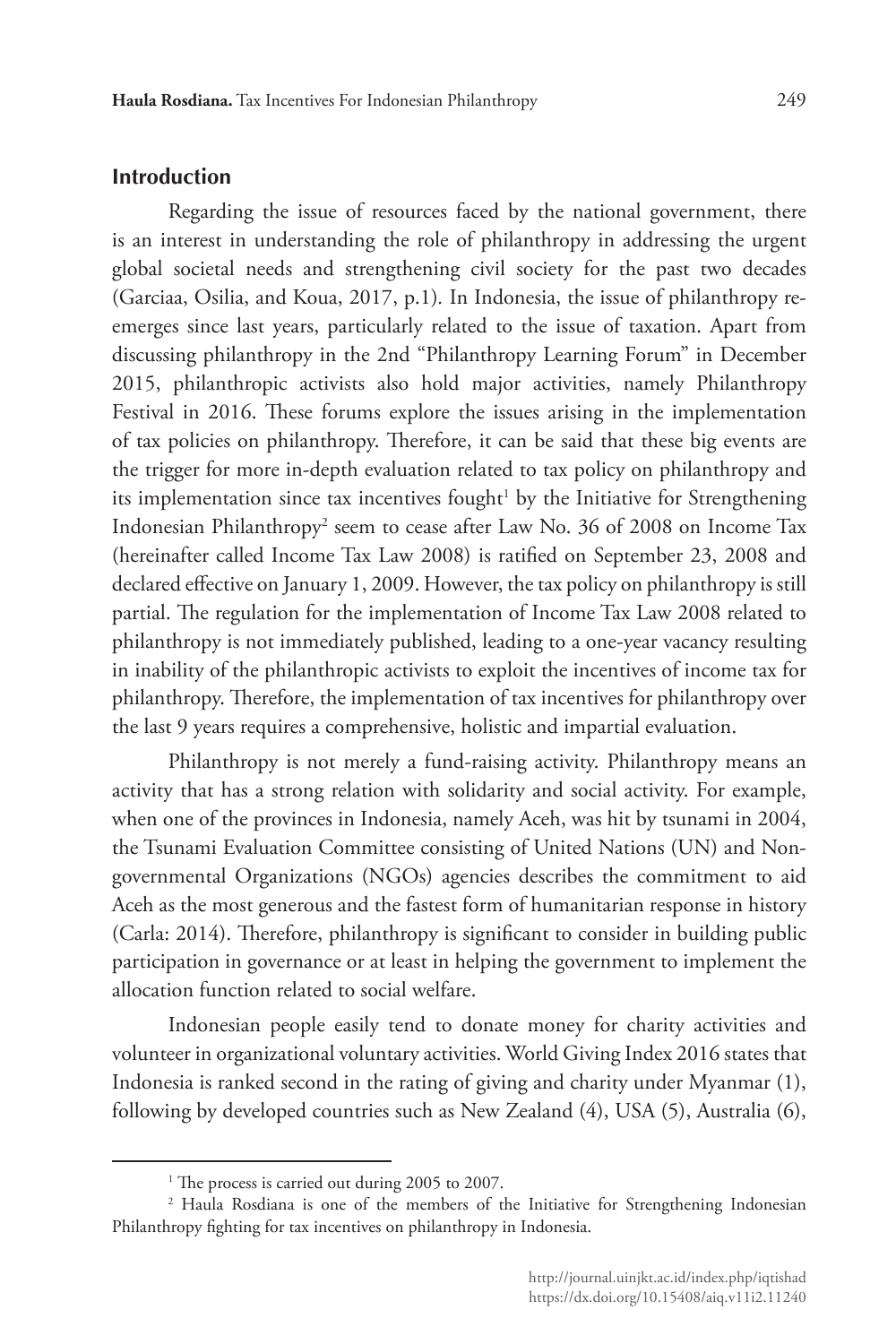and Canada (7) (CAF, 2017). Generally, people use official institutions recognized by the government, such as Indonesia National Zakat Agency (BAZNAS), PKPU Human Initiative, Indonesia Zakat Initiative (IZI), and *Dompet Dhuafa*, to distribute religious donations (particularly in Islamic context). In addition, onlinebased charity allowing people to raise funds for humanitarian and social activities, such as through www.kitabisa.com, facilitates people to channel their donations formally. For certain companies and organizations, the policy of Corporate Social Responsibility (CSR) is established. CSR is the obligation regulated in Article 74 of Law No. 40 of 2007 on Limited Liability Company (PT). In addition to PT, domestic and foreign investors, Permanent Establishment (BUT) conducting business on Oil and Gas, and SOEs are required to apply CSR (*Law,* 2013). Government policies in Indonesia have encouraged business organizations in certain sectors to undertake philanthropy activities, so there is an opportunity for increased philanthropy activities in the future.

Unfortunately, the condition is contrary to the findings of The Index of Global Philanthropy and Remittances of 2015 and 2016. Although most people in Indonesia agree that philanthropy is a positive and valuable activity, it has not been reflected in government policies, such as the regulatory issues of tax and licensing. The findings indicate the lack of incentive tax for nonprofit organizations. Moreover, the requirements of reporting for non-profit organizations receiving foreign funds are time-consuming, and the requirements for duration of residency and minimum asset give difficulty to foreign entities (Hudson Institute, 2016).

In Indonesia, tax incentives for philanthropy are still limited in terms of the type of tax, tax incentives provided and the sectors targeted by philanthropy. In Indonesia, tax incentives for philanthropy are categorized into two, namely tax exemption and tax deduction. The tax exemption applies to donations or income derived from non-profit organizations or the property tax from a transaction of assets transferred for certain sector, while tax deduction applies to the donor or philanthropists, both individuals and companies, as regulated in the Income Tax Law 2008. In practice, philanthropy still leaves tax-related issues that must be shouldered by donors, recipients, and donation collectors. In addition, there is a lack of socialization followed by the absence of comprehensive guidance in implementing the policy, resulting in multi-interpretation of some tax provisions and loopholes in the implementation.

In addition to limited tax incentives, sectoral scope receiving tax incentives is also limited. As regulated in the Income Tax Law 2008 and its derivative regulation,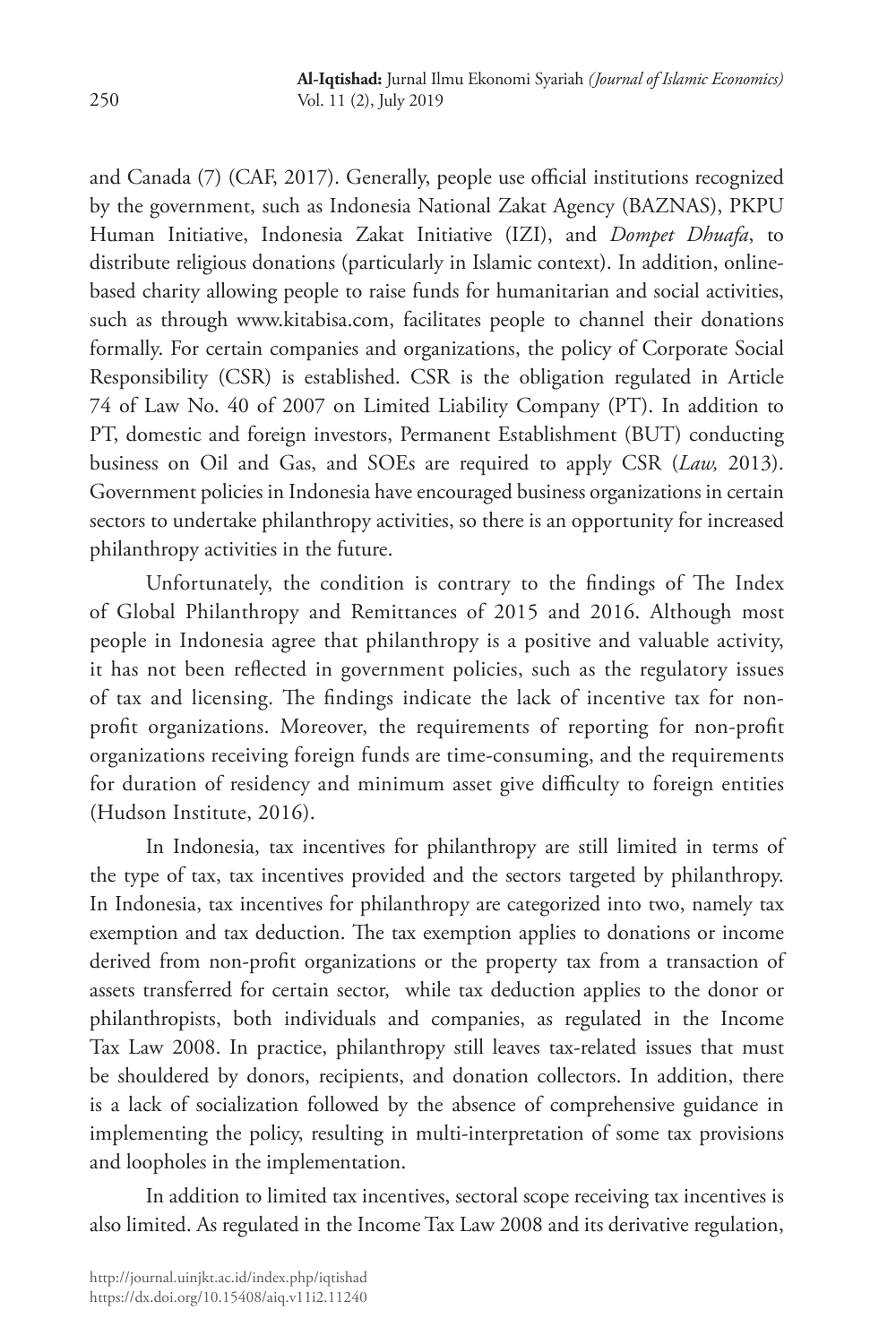the incentives of income tax are limited on donations provided for the sectors of education, development, research, religion and social infrastructures (*Philantrophy,*  2016)). In addition, the types of tax incentives provided tend to be limited to income tax. The government has not looked at other types of potential taxes to be granted tax incentives, such as Value Added Tax (VAT) and Duty on the Acquisition of Rights to Land and Building (BPHTB) as local taxes, also Tax on Motor Vehicle and Duty on the transfer of Motor Vehicle rights.

There are many other crucial sectors to obtain fund through philanthropy. Several studies suggest that the regulatory and fiscal environment formed by the government's policies and decisions is a determinant factor in encouraging philanthropy. Wang, Graddy and Morgan (2011 in Garciaa, Osilia, and Koua, 2017, p.5) find that the complexity of the tax system in Japan, China, and South Korea distorts individual donors to contribute to philanthropy. Even in several countries in Asia, the lack of regulations governing all types of Civil Society Organizations (CSOs) causes CSOs are difficult to develop (Chao and Onyx 2015 in Garciaa, Osilia, and Koua, 2017, p.5). It is also stated by Anand and Hayling (2014 in Garciaa, Osilia, and Koua, 2017, p.5) that the policy of tax collection in Southeast Asia tends to be poor-formulated and difficult to implement. According to Colombo (2001 in Garciaa, Osilia, and Koua, 2017, p.5), private philanthropic giving can be influenced using fiscal policies. It will increase the total donations to non-profit organizations and explain crossnational differences (Koele, 2007). Many countries grant tax exemption to nonprofit organizations and philanthropic giving from tax deduction (Wiepking and Handy, 2015, p.17). In contrast to previous studies, this study examines the comprehensive tax policy on philanthropy, not only including income tax but also VAT and Property Tax.

This study aims to evaluate tax policy on philanthropy, a part of the nonprofit sector in Indonesia. Philanthropy can be interpreted as a voluntary and private initiative to serve public interest. A philanthropic organization is bound by public interests rather than self-interest. As long as the public interests are served, philanthropy can be granted in the form of a gift by a wealthy individual or sponsorship by a for-profit organization (Koele, 2007). Due to the wide range of philanthropic activities, the study is limited and focused on the transactions for supply of goods and/or services from a donor to a recipient, particularly in the context of the collection of Income Tax, VAT, and BPHTB.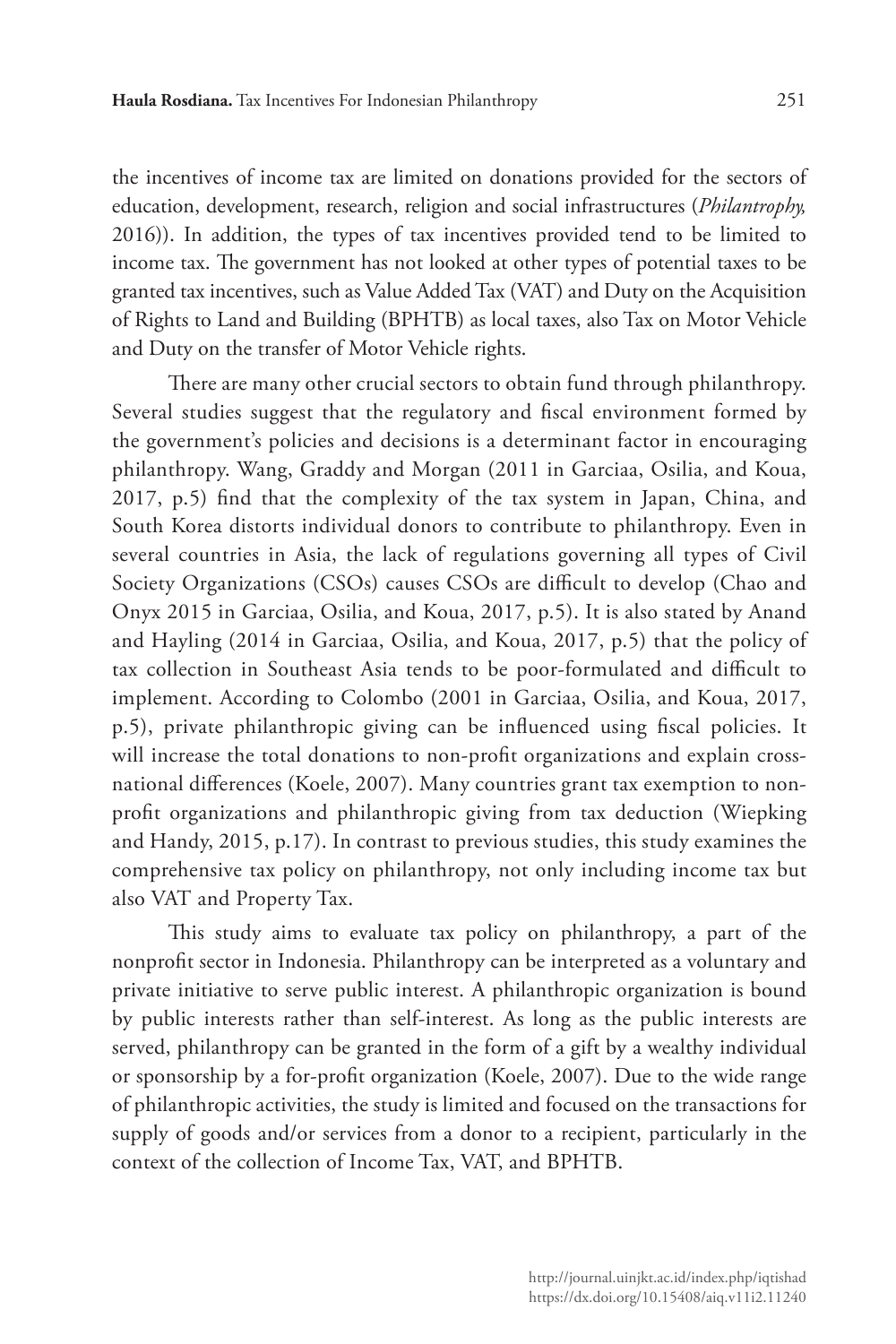## **Theoretical Framework**

The understanding of tax or other levies can partially distort the strategic role of a sector or an industry. In this case, the concept of supply-side tax policy emphasizes that the tax may influence economic behavior and the effect of tax substitution is essential to ensure the efficient allocation of tax revenue (Rosdiana & Irianto, 2013, p. 87). The basic philosophy of this concept includes 1) the regulation of tax provisions or treatment are still missing or unclear, (2) deregulation of tax regulations resulted in high cost of taxation, and (3) deregulation of tax regulations disrupts cash flow (Rosdiana, 2008). This concept is also identical with the policy of tax incentives reducing the tax burden. Tax incentives are defined as all forms of incentives that reduce the tax burden in order to encourage companies to invest in specific projects or sectors (UNCTAD: 2000, p.12). Several objectives of tax incentives are to improve (a) regional investment, (b) sectoral investment, (c) performance enhancement, and (d) transfer of technology (UNCTAD: 2000, p.12-13). According to Holland and Vann in Thuronyi (1996, p.4-9), tax incentives can be granted to taxpayers in the form of tax holiday, investment allowances, tax credit, timing differences, tax rate reduction, and administrative discretion. In the end, the reduction of tax burden should not decrease state revenues, but it will ultimately have a significant effect on economic productivity and growth (Gandhi, 1995; Rosdiana, 2008). In this case, the concept of tax burden encompasses the cost of taxation incurred.

The term cost of taxation refers to the tax burden of the taxpayers in carrying out their obligations and obtaining their rights. In this case, the costs incurred are not merely material but also immaterial (intangible burden). As quoted from Slemrod and Yitzhaki (Chattopadhyay & Das-Gupta, 2002; Rosdiana, 2008), there are five indicators of cost of taxation, namely compliance costs, administrative costs, deadweight efficiency loss from taxation, the excess burden of tax evasion and avoidance costs (Rosdiana, 2010). The policies to reduce cost of taxation through regulation and deregulation can be seen as a part of supplyside tax policy. It can be assumed that high cost of taxation will narrow the space for businesses to produce, thereby reducing the supply (Rosdiana, 2008). Compliance costs are defined as a part of administrative burdens incurred by the taxpayers in fulfilling their rights and obligations of taxation, while administrative costs are the costs incurred by the tax authorities to carry out the taxation system (Alink and Kommer: 2011, p.52). Deadweight efficiency loss from taxation, the excess burden of tax evasion and avoidance costs can be categorised as distortion cost incurred as a result of tax collection that requires companies to change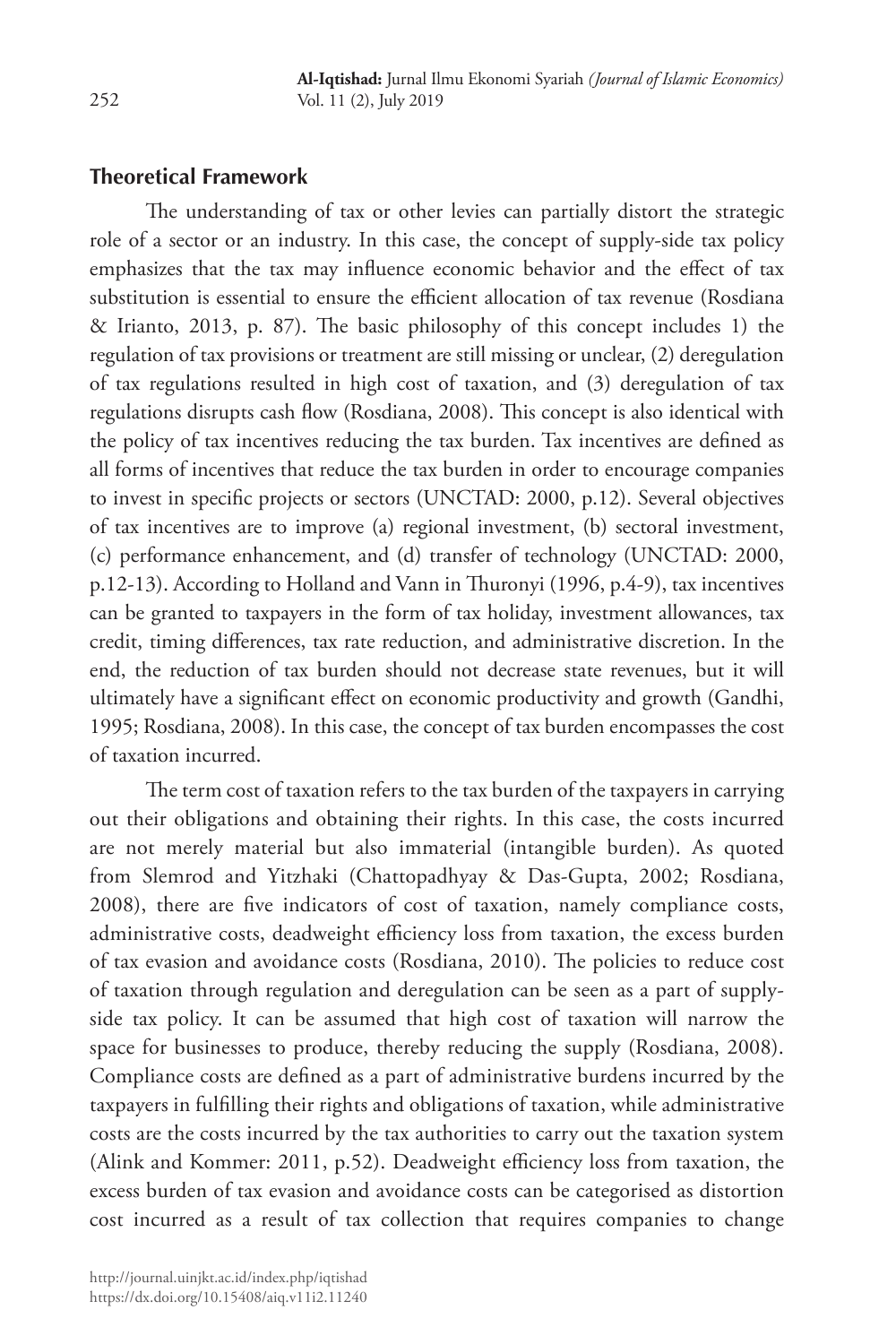management strategies, tax management strategies, and behaviors or patterns of habit (Rosdiana and Irianto: 2013, p.175). Compliance costs include tax and other expenses related to the fulfilment of tax obligations. The amount of this tax burden is associated with tax base based on income, consumption, and wealth with different characteristics.

#### **Research Method**

This study applies a qualitative approach, and the analysis is carried out using constructivism paradigm. A qualitative approach is chosen because it can provide a holistic description of a discussed social phenomenon. The data are collected through literature review and field research, including (a) in-depth interviews and (b) Focus Group Discussion (FGD) with the stakeholders. The data collection is carried out along with (1) Philanthropy Learning Forum 2, attended by the philanthropists or philanthropic organizations in Indonesia on December 15, 2015, (2) Parallel Discussion in Indonesia Philanthropy Festival 2016 held at JHCC Jakarta on October 7, 2016 with the theme "Encouraging Fiscal Policy to Support the Role of Philanthropy in Achieving SDGs" and FGD held by the Indonesian Center for Law and Policy Studies (PSHK) collaborating with Knowledge Sector Initiative (KSI) held on May 8, 2017. The data are processed with triangulation process so that the criteria of good worthiness in qualitative study are maintained.

#### **Results**

The Income Tax Law 2008 applicable on January 1, 2009, is a sign of the state's alignment with philanthropy. In the previous regime of Income Tax Law, namely Law No. 17 of 2000 (from now on called Income Tax Law 2000), the Income Tax Law is disincentive to philanthropy since income tax is imposed to philanthropy by shifting the tax burden to the donors (see Figure 1).





Source: Author's elaboration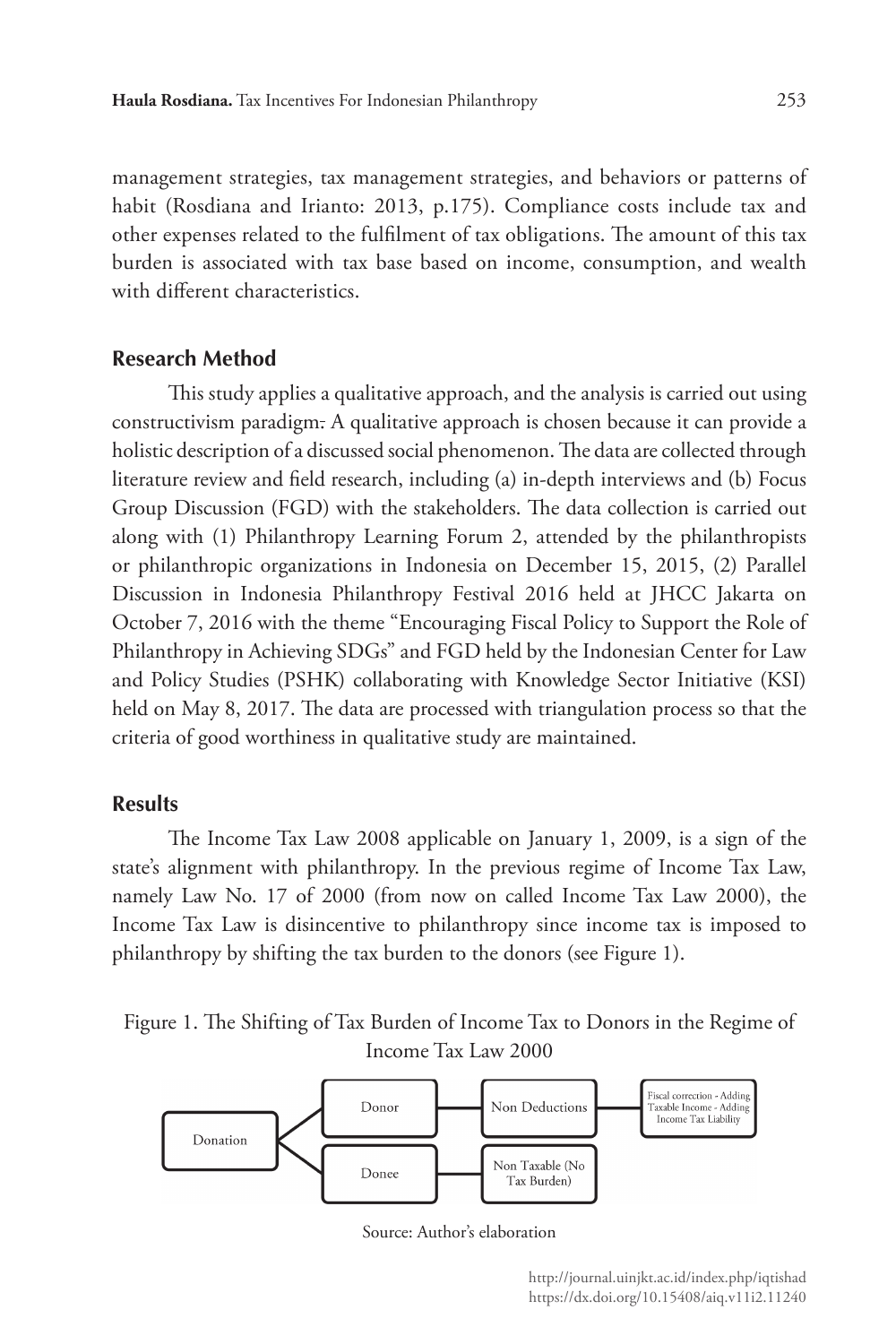The shifting of tax burden occurs because even though the donation is not an object of income tax for the donee, but the donor cannot make it as a deduction from taxable income. Therefore, positive fiscal correction is necessary to eventually increase taxable income.

In the regime of Income Tax Law 2008, incentives for income tax are granted because there is no tax burden of income tax arising from donations from donor to the donee. However, in practice, these incentives for income tax cannot be utilized in Tax Year 2009 - after the Income Tax Law is implemented - since there is no further government regulation governing this policy. In fact, Article 4 paragraph (3) letter a number 1 of Income Tax Law 2008 states that this provision is regulated by or based on Government Regulation, while the new Government Regulation is enacted by the end of 2010 and applied since Tax Year 2010. More technical provisions, namely the Regulation of the Minister of Finance (the Regulation of the MoF) No. 76 of 2011 is established on April 5, 2011 - after the deadline for filing Annual Personal Income Tax Return and Annual Tax Return of Tax Year 2010 (April 30, 2011). Thus, many donors who are taxpayers cannot utilize this facility of tax income in Tax Year 2009 and Tax Year 2010. The incentives for income tax cannot be utilized in Tax Year 2009 but can be utilized in Tax Year 2010 if Taxpayers carry out the revision of Tax Return.

Figure 2. Timeline of the Issuance of Tax Policies related to Philanthropy



Source: Processed by author

In addition to the issue of legal vacuum causing incentives for income tax cannot be utilized for philanthropy, another important issue is partial tax incentives, for example, unavailability of incentive for VAT and limited tax incentives (see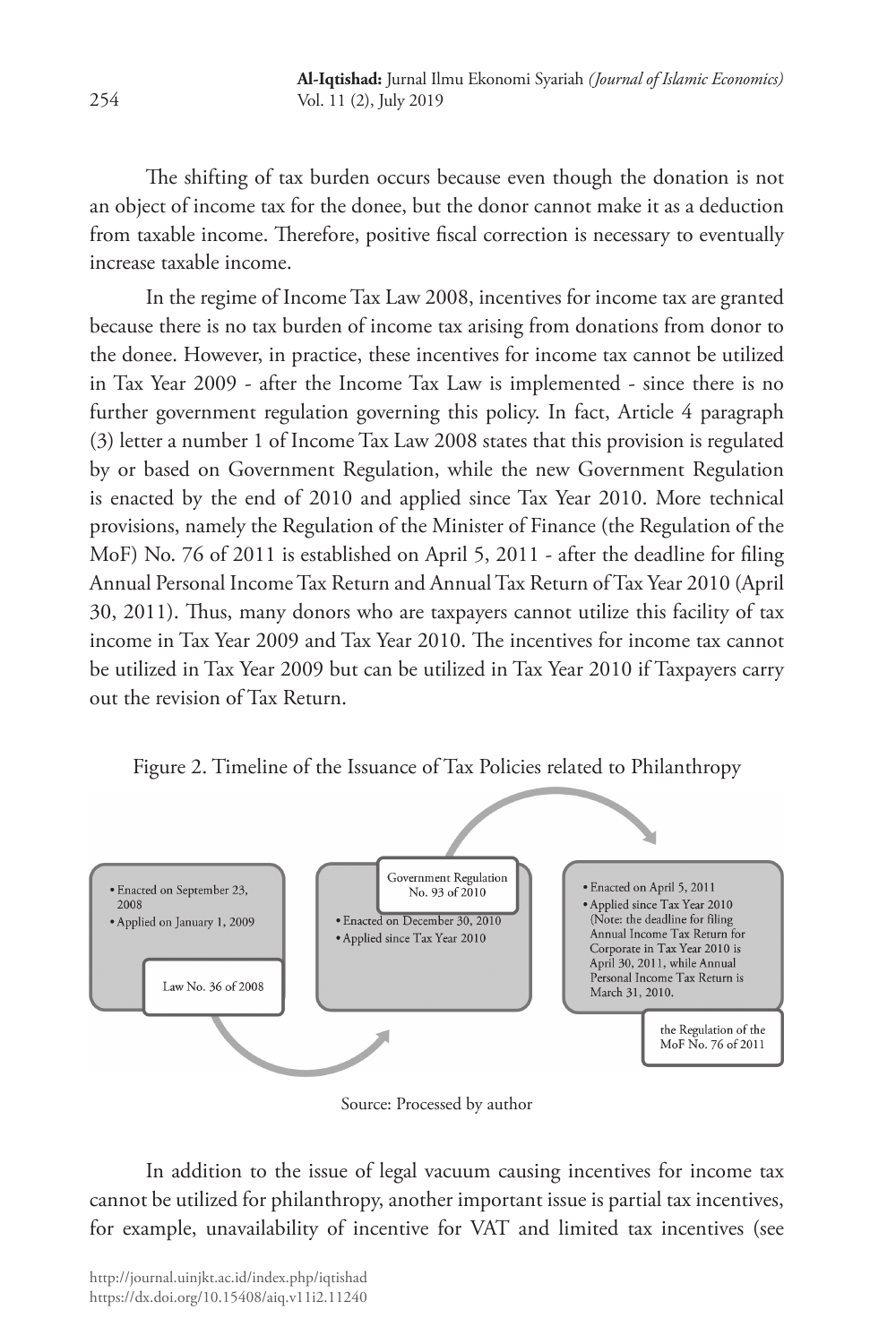Table 1) on donations in the form of goods (including land and buildings). If a donor donates goods, they can be the object of VAT in the form of complementary delivery of Taxable Goods. Other additional taxes will be imposed if there are taxes attached to the delivery of goods by basing on the type or category of the goods, for example, the transfer of land and/or building will be imposed Land and Building Title Transfer Duty (BPHTB) and Income Tax on the Transfer of Rights on Land and/or Buildings. Meanwhile, if the goods are delivered in the form of motor vehicles, in addition to VAT, they will also be imposed Sales Tax on Luxury Goods (if the donor is a producer), Title Transfer Tax for Motor Vehicle and Tax on Motor Vehicle (annually). However, the Law of BPHTB has regulated the exemption from BPHTB for land and/or buildings used for benefaction and religious interests. The scope of the exemption is partial and not on philanthropy in general, but specifically intended for religious activities. However, in practice, many deliveries of goods and/ or services are in the framework of philanthropy but aren't included in the scope of the policy of tax incentives. Overall, the tax incentives granted by the Indonesian government are as follows:

| No. | Regulation                                                  | <b>Incentives</b>                                                           | Description                                                                                                                                                                                                                                                                                                                                                                                                                                                                                                                                                                                                                                                                                                                                                                                                                                                                                                                                                                                                                           |
|-----|-------------------------------------------------------------|-----------------------------------------------------------------------------|---------------------------------------------------------------------------------------------------------------------------------------------------------------------------------------------------------------------------------------------------------------------------------------------------------------------------------------------------------------------------------------------------------------------------------------------------------------------------------------------------------------------------------------------------------------------------------------------------------------------------------------------------------------------------------------------------------------------------------------------------------------------------------------------------------------------------------------------------------------------------------------------------------------------------------------------------------------------------------------------------------------------------------------|
| 1   | Income Tax Law 2008<br>Article 4 paragraph (3)<br>letter(a) | Tax exemption<br>for the excess<br>profit of<br>non-profit<br>organizations | Excluded from the tax object is:<br>assistance or donations, including zakat<br>1.<br>(Islamic alms tax) received by <i>amil zakat</i><br>institutions established or approved by the<br>government and received by the entitled<br>donee or religious donation required for<br>the followers of acknowledged religions<br>in Indonesia, accepted by the religious<br>institution established or approved by the<br>government and received by the entitled<br>donee whose provisions are regulated by<br>or based on Government Regulation; and<br>granted assets received by the family<br>2.<br>of the direct lineage of one degree,<br>religious institutions, educational<br>institutions, social agencies<br>including foundations, cooperatives,<br>or individuals running micro and<br>small enterprises whose provisions are<br>regulated by or under the Regulation<br>of the Minister of Finance, as long as<br>there is no relationship with business,<br>employment, ownership, or control<br>among the related parties; |

Table 1. Tax Incentives for Philanthropy in Indonesia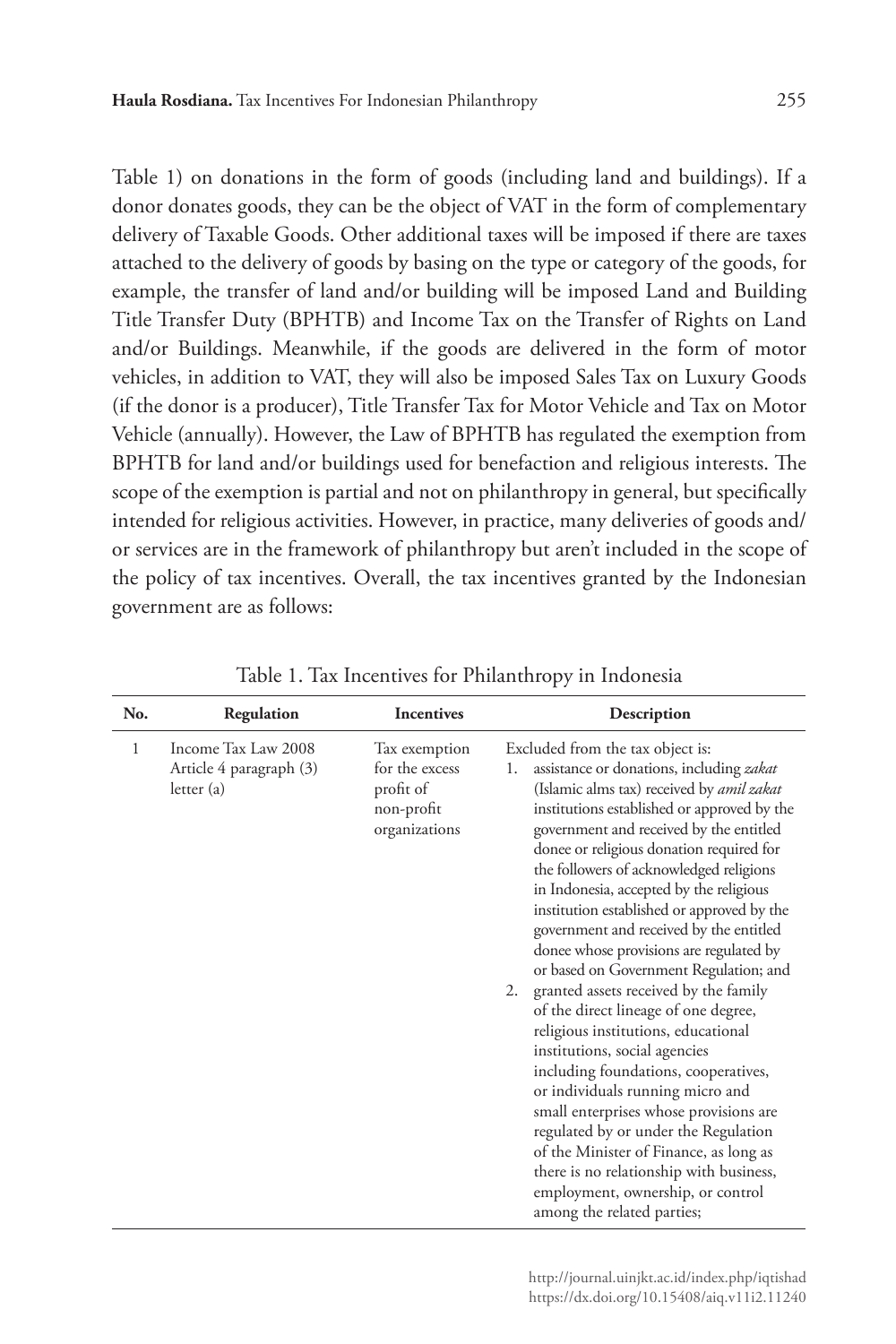| No. | Regulation                                                                                                                                                                                                                                                                                                                                                                                                                                                                                                                                                                                                                                                                                     | <b>Incentives</b>                                                           | Description                                                                                                                                                                                                                                                                                                                                                                                                                                                                                                                                                                                                                                                                                                                                                                                                                                                    |
|-----|------------------------------------------------------------------------------------------------------------------------------------------------------------------------------------------------------------------------------------------------------------------------------------------------------------------------------------------------------------------------------------------------------------------------------------------------------------------------------------------------------------------------------------------------------------------------------------------------------------------------------------------------------------------------------------------------|-----------------------------------------------------------------------------|----------------------------------------------------------------------------------------------------------------------------------------------------------------------------------------------------------------------------------------------------------------------------------------------------------------------------------------------------------------------------------------------------------------------------------------------------------------------------------------------------------------------------------------------------------------------------------------------------------------------------------------------------------------------------------------------------------------------------------------------------------------------------------------------------------------------------------------------------------------|
| 2.  | 1. Income Tax Law 2008<br>Article 4 paragraph (3)<br>letter(m)<br>2. The Regulation of<br>the MoF No. 80/<br>PMK.03/2009 on<br>the Excess Profits<br>Obtained by Non-<br>Profit Institutions<br>Engaged in Education<br>and/or Research and<br>Development, Excluded<br>from Objects of Income<br>Tax                                                                                                                                                                                                                                                                                                                                                                                          | Tax exemption<br>for the excess<br>profit of<br>non-profit<br>organizations | 1. Engaged in education and/or research and<br>development.<br>2. Has been registered in the in-charge<br>institution.<br>3. Reinvested in the form of educational<br>facilities and infrastructure and/or research<br>and development activities in the longest<br>period of (four) years since the acquisition of<br>the excess profits.<br>4. Facilities and infrastructure include:<br>a. Purchase or construction of buildings and<br>infrastructure of education, research and<br>development, including the purchase of<br>land for the construction site.<br>b. Procurement of facilities and<br>infrastructure of office, laboratory, and<br>library.<br>c. Purchase/construction of student<br>dormitories, the official residence of<br>teachers, faculty members or employees,<br>and sports infrastructure in formal<br>educational institutions. |
| 3.  | 1. Income Tax Law 2008<br>Article 6 paragraph (1)<br>letter $(i)$ , $(j)$ , $(k)$ , $(l)$ , and<br>(m),<br>2. Government Regulation<br>No. 93/2010 on<br>Donations for National<br>Disaster Relief, Research<br>and Development,<br>Educational Facility,<br>Sports Development,<br>and Social Infrastructure<br>Development Costs<br>Deductible from Gross<br>Income<br>3. The Regulation of the<br>MoF No.76/PMK.03/<br>2011 on Procedures for<br>Reporting and Recording<br>of Donations for National<br>Disaster Relief, Research<br>and Development,<br>Educational Facility,<br>Sports Development,<br>and Social Infrastructure<br>Development Costs<br>Deductible from Gross<br>Income | Tax Deduction<br>for Donations<br>Deductible from<br>Gross Income           | Donations for National Disaster Relief,<br>Research and Development in Indonesia,<br>Development of Social Infrastructure, Social<br>Facility, and Sports deductible from gross<br>income.                                                                                                                                                                                                                                                                                                                                                                                                                                                                                                                                                                                                                                                                     |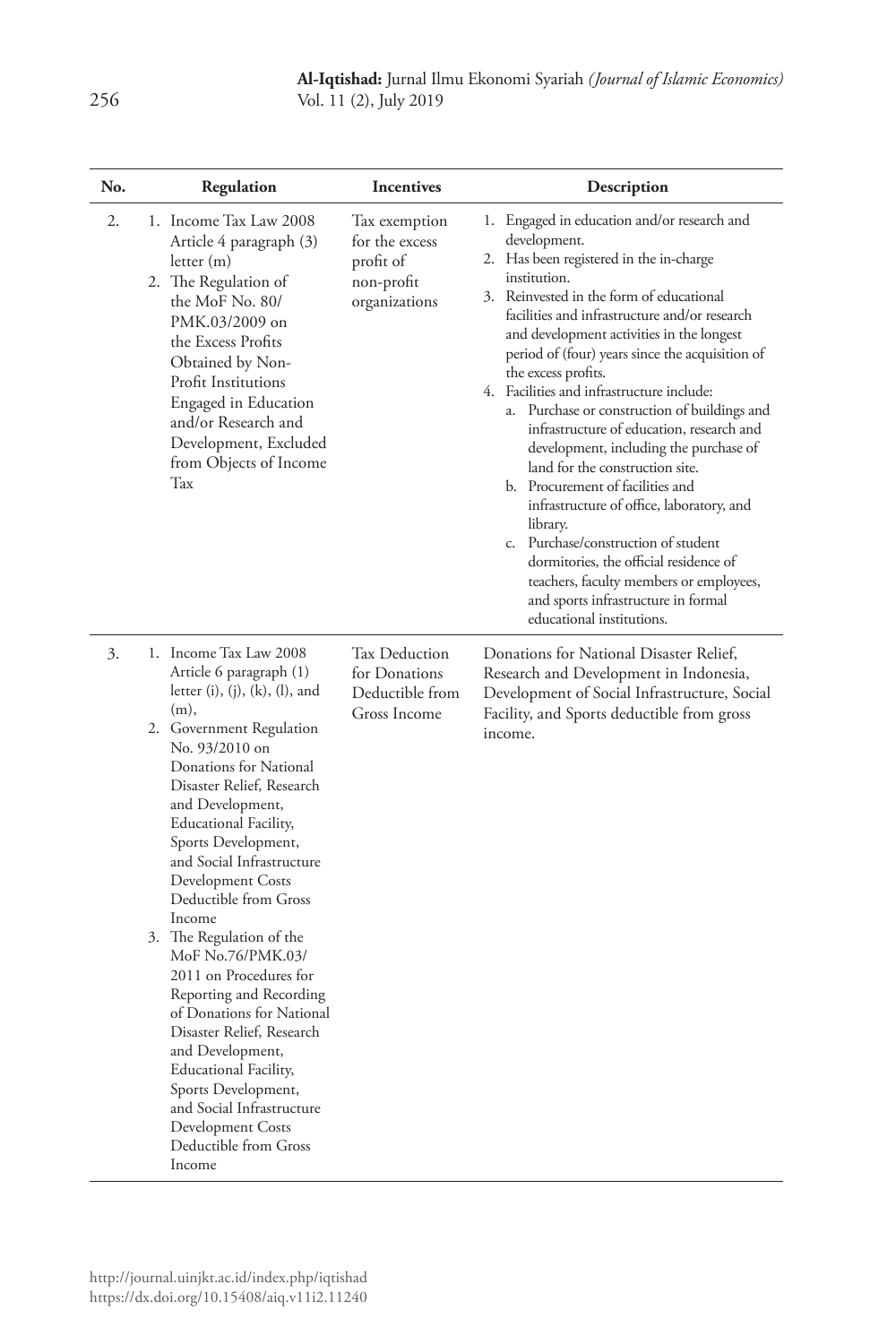| No. | Regulation                                                                                                                                                                                                                                                                                                                                                                                                                                                                                                                                                                                                                                                                                | <b>Incentives</b> | Description                                                                                                                                                                                                                                                                                                                                                                                                                                                                                                                                                                                                                                                                                                                                                                                                                                                                                                                                                                                          |
|-----|-------------------------------------------------------------------------------------------------------------------------------------------------------------------------------------------------------------------------------------------------------------------------------------------------------------------------------------------------------------------------------------------------------------------------------------------------------------------------------------------------------------------------------------------------------------------------------------------------------------------------------------------------------------------------------------------|-------------------|------------------------------------------------------------------------------------------------------------------------------------------------------------------------------------------------------------------------------------------------------------------------------------------------------------------------------------------------------------------------------------------------------------------------------------------------------------------------------------------------------------------------------------------------------------------------------------------------------------------------------------------------------------------------------------------------------------------------------------------------------------------------------------------------------------------------------------------------------------------------------------------------------------------------------------------------------------------------------------------------------|
| 4.  | 1. The Regulation of<br>the MoF No. 609/<br>PMK.03/2004 on<br>Income Tax for Natural<br>Disaster Donation<br>in the Provinces<br>of Nanggroe Aceh<br>Darussalam (NAD) and<br>North Sumatra<br>2. The Regulation of<br>the MoF No. 14/<br>PMK.03/2005 on<br>Income Tax Facilities<br>for Natural Disaster<br>Donation in the<br>Provinces of Nanggroe<br>Aceh Darussalam<br>(NAD) and North<br>Sumatra                                                                                                                                                                                                                                                                                     | Tax deduction     | Donation in the framework of humanitarian<br>aid for natural disaster in NAD and North<br>Sumatra in 2004 can be expensed.                                                                                                                                                                                                                                                                                                                                                                                                                                                                                                                                                                                                                                                                                                                                                                                                                                                                           |
| 5.  | VAT of Complementary<br>Provision of Taxable Goods<br>(BKP) and/or Taxable<br>Services (JKP)<br>1. Article 1A paragraph (1)<br>letter (d) of Law No. 42<br>of 2009 on VAT<br>2. Article 5 of Government<br>Regulation No.<br>1 of 2012 on the<br>implementation of the<br>Law on VAT<br>3. The Regulation of<br>the MoF No. 75/<br>PMK.03/2010 on Other<br>Values as Tax Basis<br>4. The Regulation of<br>Directorate Generale<br>of Taxation No.<br>PER-22/PJ/2012<br>on the revocation<br>of KEP-87/PJ/2002<br>on the imposition of<br>VAT and Sales Tax<br>on Luxury Goods on<br>Self-Utilization and/<br>or Complementary<br>Provision of Taxable<br>Goods and/or Taxable<br>Services | Unavailable       | Article 1A paragraph (1) letter (d) of Law<br>No. 42 of 2009:<br>The definition of the delivery of<br>Taxable Goods is self-utilisation and/or<br>complementary provision of Taxable Goods<br>Description:<br>Self-utilization means the use for the<br>benefit of self-employers, administrators,<br>or employees, either self-produced goods<br>or not. Complimentary provision is the<br>provision given without payment for either<br>self-produced goods or not, such as the<br>provision of samples of goods for sale to the<br>buyer.<br>Article 4 paragraph (1) letter (c) of Law<br>No. 42 of 2009:<br>The delivery of taxable services must meet<br>the following conditions:<br>a. the services are Taxable Services,<br>b. the delivery is carried out within the<br>Customs Area; and<br>c. the delivery is carried out in business<br>activity or work.<br>The definition of the delivery of Tax Services<br>is self-utilization and/or complementary<br>provision of Taxable Services |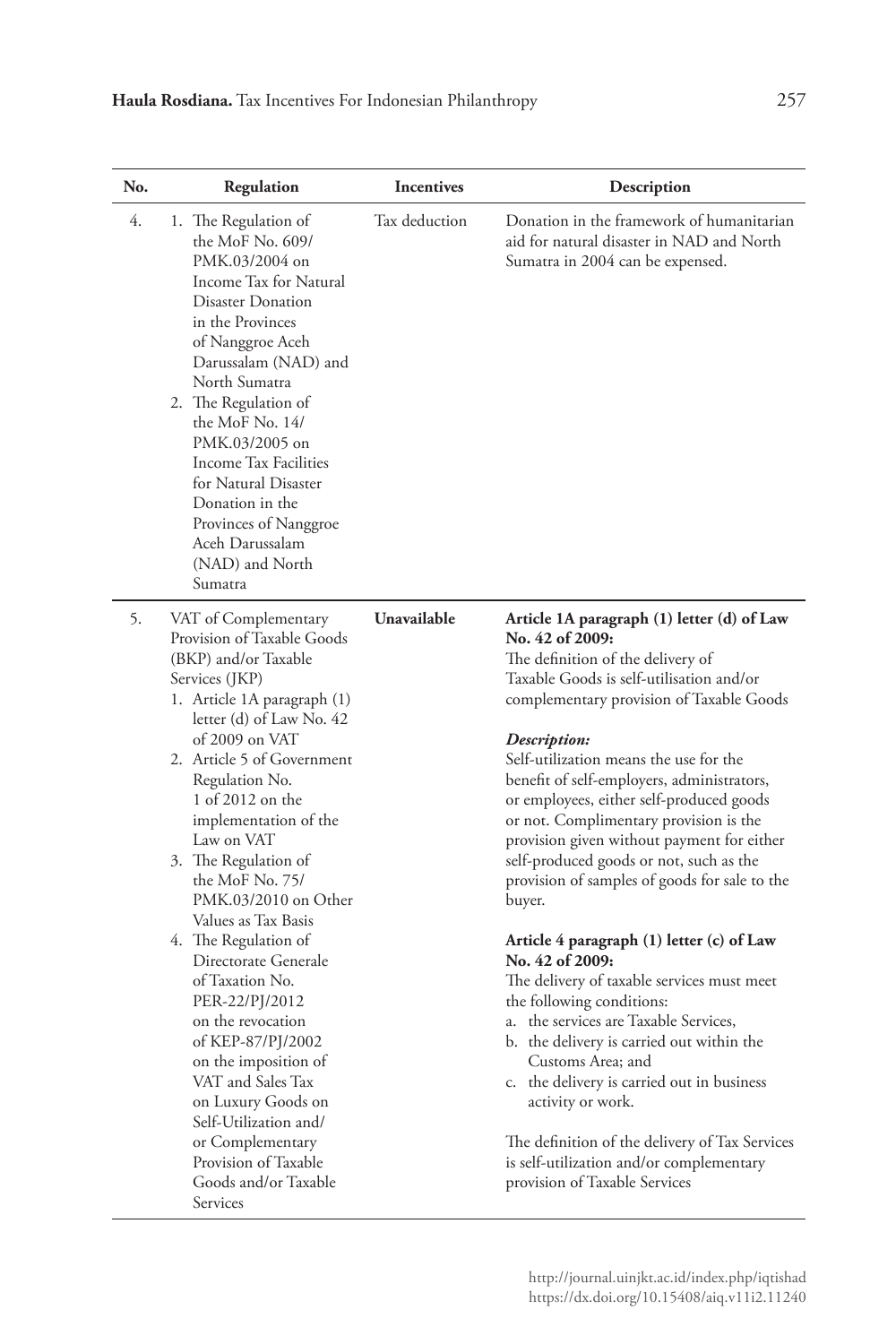| No. | Regulation                                                                                                                                            | <b>Incentives</b>                             | Description                                                                                                                                                                                           |
|-----|-------------------------------------------------------------------------------------------------------------------------------------------------------|-----------------------------------------------|-------------------------------------------------------------------------------------------------------------------------------------------------------------------------------------------------------|
| 6.  | 1. Article 85 paragraph (4)<br>of Law No. 28 of 2009<br>on Regional Tax and<br>Regional Retribution<br>2. Article 3 of Law No. 20<br>of 2000 on BPHTB | <b>Tax</b> exemption<br>with limited<br>scope | Objects that are not subject to BPHTB are<br>the objects obtained by:<br>1. individuals or corporates because of<br>benefactions; and<br>2. individuals or corporates used for<br>religious interests |

Source: Processed by author

## **Discussion**

One of the types of tax incentives for philanthropy is tax exemption and deduction on Income Tax of individuals and corporates. Tax incentives provided tend to be limited to the application of the concept of tax exemption and tax deduction. The regulations concerning tax incentives are deemed inadequate to provide clear guidance, particularly related to the lack of scope of the incentives and the tax administration. In the context of incentives for income tax, the tax deduction is generally granted to specific sectors limited to the sectors of education, development, and research as regulated in Income Tax Law 2008.

The establishment of Income Tax Law 2008 is considered as the momentum for the government to consider economic and social forces of philanthropy, where the definition of donations as the objects of tax incentives is not limited to merely religious donations, but also other donations in the aforementioned sectors. Unfortunately, other sectors such as sports, arts and culture have not been considered in the formulation of the law. Furthermore, the creative, arts and cultural industries are not included in the sectors granted the incentives for income tax. According to international best practice, several countries such as Ireland, the Netherlands, Germany and the United States grant tax incentives for artists, arts and cultural activities as well as the location of the art industry (*Utilizing*, n.d.). Two years later, Government Regulation No. 93 of 2010 is established eventually and includes arts and cultural activities as the object of incentives for income tax.

Government Regulation No. 93 of 2010 describes the scope of other sectors entitled to obtain the incentives for income tax. The Government Regulation includes two additional sectors, namely sports development and social infrastructure (*Tax,* 2008). Social infrastructure includes facilities and infrastructure supporting the development of arts and cultural activities. However, the addition is still deemed too inflexible and limited, considering that many other sectors may be crucial to obtain funding and tax incentives such as the health sector that requires funding for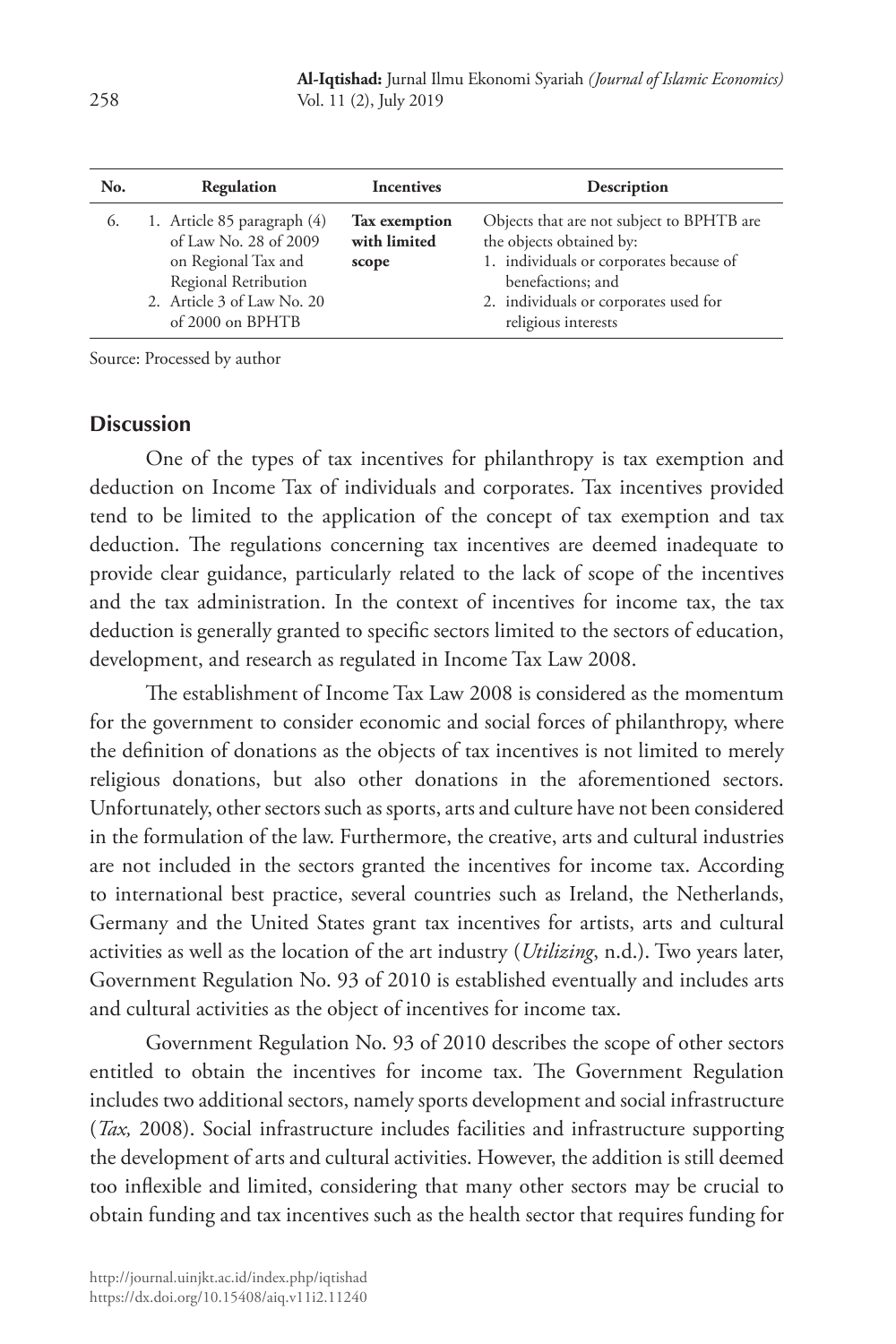medical research and development of certain diseases (namely AIDS and bird flu), activities related to gender issues, environmental changes, and many others.

Even though the arts and cultural activities become the objects of incentives for income tax, the government's commitment in formulating the policy of tax incentives in Income Tax Law 2008 is frequently less on target and untimely. In this case, the government misses the crucial sectors to be the objects of incentives for income tax. Therefore, the wider scope is later regulated in the Government Regulation. The issue of time is visible in the formulation process of incentives for income tax regulated in Income Tax Law 2008 applied on January 1, 2009. The socialization of this policy is not optimal, and the derivative regulation further regulating the incentives for income tax is published in 2010 as stipulated in Government Regulation No 93 of 2010.

Moreover, the next derivative regulation, namely the Regulation of the MoF No. 76 of 2011, is established on April 5, 2011 - after the deadline for filing Annual Personal Income Tax Return and Annual Tax Return of Tax Year 2010 (April 30, 2011). Such conditions give disadvantage to the taxpayers or philanthropy activists in terms of time cost, where there are two missing Tax Years (2009 and 2010) that should be utilized by the taxpayers to get tax incentives. The incentives for income tax cannot be utilized in Tax Year 2009 but can be utilized in Tax Year 2010 if Taxpayers carry out the revision of Tax Return.

In the policy of tax incentive for philanthropy, the Government tends to regulate the types of religious donations that are compulsory and submitted to the institution or the party licensed or authorized or established by the government. Although the policy considers the aspects of administration in terms of the donations should be distributed to institutions with clear legality, the definition of 'compulsory' in practice may cause dispute and uncertainty of definition. The indicator of 'compulsory' donations or activities in any religious context acknowledged by the government needs to be further explored. For example, Islam has a category of compulsory donations, (namely *zakat al-mal* or Islamic alms based on wealth, profession, and property) and optional donations (namely *infaq* or *sadaqa*—Islamic almsgiving—and other optional alms). It is regulated in the tax policies, such as the indicator of '*zakat*' is excluded from the object of income tax. Thus, *infaq* and alms in Islam are included as the objects of income tax since it constitutes optional donations that are mentioned in the Law. However, the government needs to clarify the compulsory donations in the clause "compulsory religious donations for the followers of acknowledged religions in Indonesia", considering Indonesia acknowledges six religions (namely Islam, Protestantism, Catholicism, Hinduism,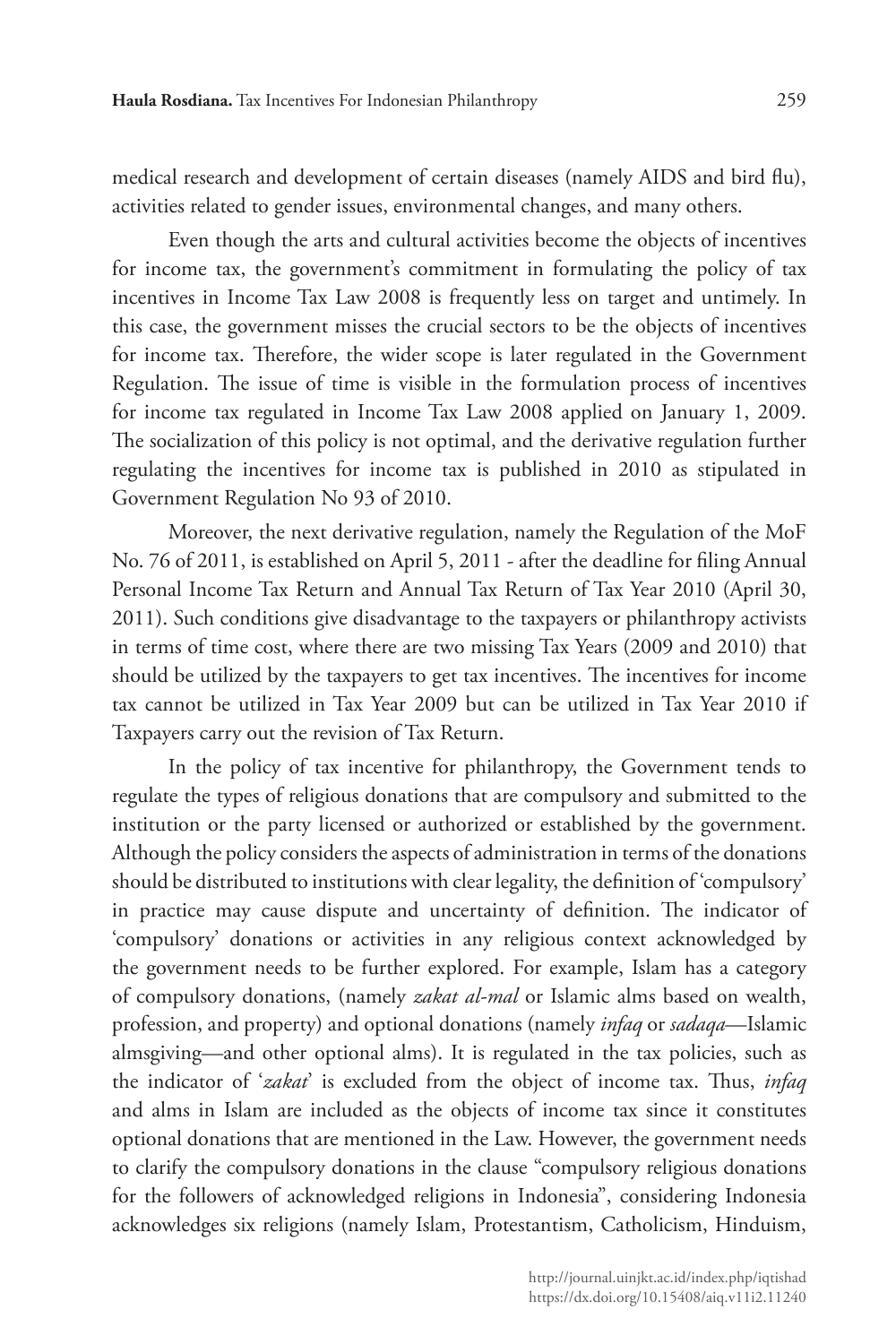Buddhism and Confucianism) and each religion has respective provisions related to compulsory donations.

Regarding philanthropy with CSR obligations for companies operating in Indonesia, there is a frequent overlap of interest in CSR policy implemented by the companies. The obligation for CSR activities is frequently diverted on CSR activities that benefit the companies. The Law on CSR issued in 2007 mandates the companies in the sectors of natural resources to allocate 2% of their budget to charity or CSR activities. In fact, it is difficult to implement, and most large companies choose to implement their activities by themselves rather than looking for partners of non-profit organizations with expertise in particular fields (Davis, 2011, p.17). Generally, companies tend to distribute funds for CSR activities through self-managed foundations (Rosser and Edwin 2010; Anand in 2014 in Davis, 2011, p.14).

In some cases, companies choose to distribute funds through their own foundations, for example Sampoerna Foundation, Rajawali Foundation, Lippo Group, or Bosowa Group acting as intermediaries to distribute funds from the main company. The foundations also implement social programs directly. Thus, it is difficult to determine whether the funds from private sectors are effective source of funds for philanthropy considering the essence and objectives of the activities cannot be given to public interest, but rather for the benefit of the companies. Such condition is loopholes in tax regulations governing philanthropy. The government needs to consider the type of control mechanism required so that the CSR obligations of the companies can be effectively distributed to the public.

A similar thing occurs in the policy of tax incentives for philanthropy. CSR companies generally allocate their profits for donations to the activities of development and construction of educational, sports and research facilities generally managed by their foundations. If the foundations are included in the category of entitled institutions to receive incentives for tax deduction or tax exemption on their income, it obviously becomes the loopholes for implementers of CSR to obtain tax incentives for their own companies. In this case, the clause of who can utilize tax incentives needs to be clarified to reduce such loopholes.

Regardless of loopholes in the utilization of tax incentives by CSR, the study carried out by Vidia (2014) shows that most companies are not aware of any tax incentives on the establishment of certain CSR, even the CSR activities of companies are not based on the existence of tax incentives for CSR expenditure. It indicates that CSR implementers tend to not aware of any tax incentives provided by the government and that the socialization of the government related to tax incentives is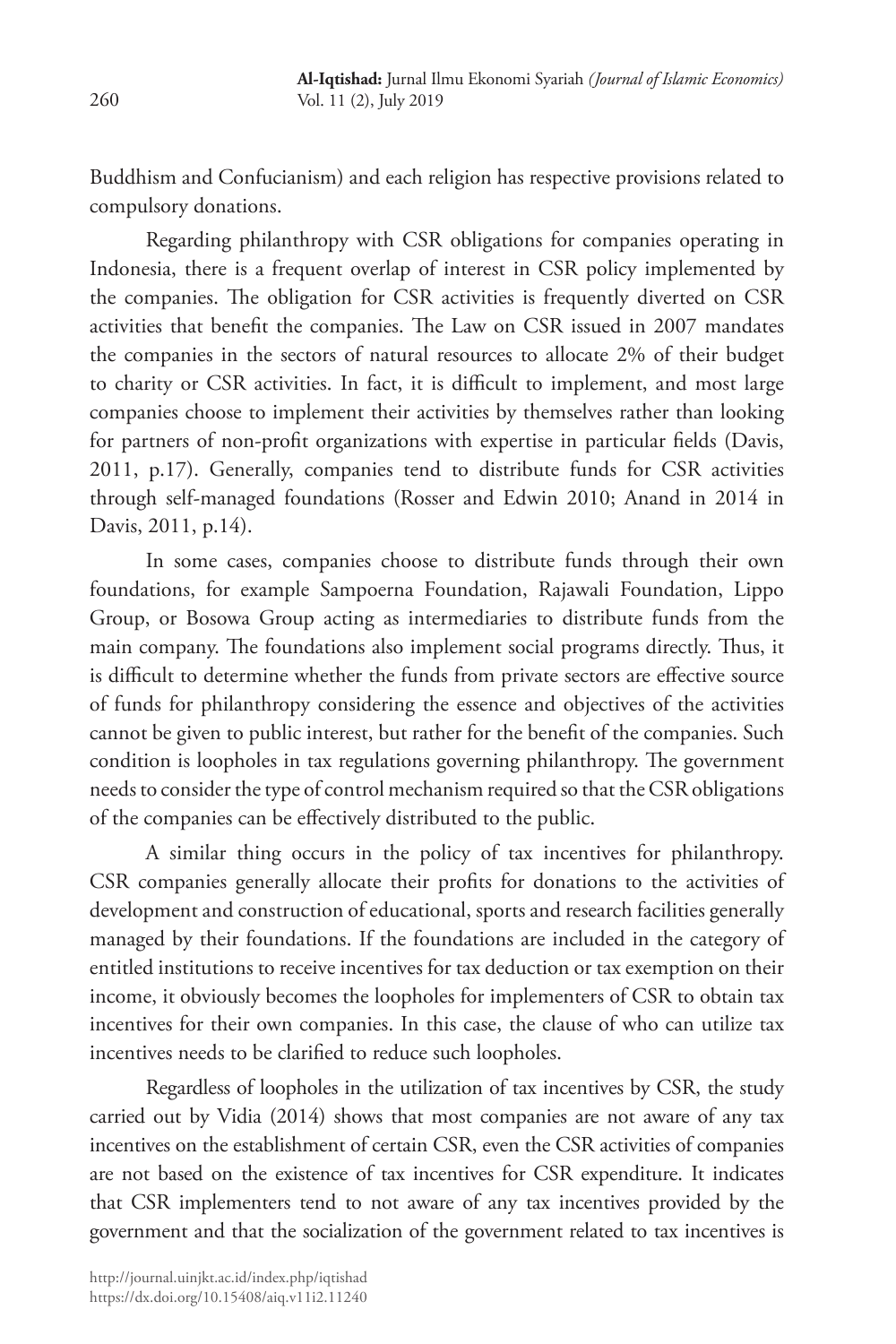low. The government is responsible for creating a regulatory environment that may influence the activities of transfer of public and company funds, including CSR funds of private sectors and tax-exempts status for private donations. The study also indicates a lack of socialization on tax incentives for philanthropy by the government. On the other hand, the Law on CSR also has not regulated clearly about what CSR activities are and what the companies should do regarding CSR activities in accordance with applicable laws. The combination of Law on CSR and the lack of incentives to encourage the distribution of funds from private parties prevents the growth of a more institutionalized philanthropic community (Davis, 2011, p.14).

Basically, the government should provide impartial tax incentives or subsidies for philanthropy. Observed from the perspective of supply-side tax policy, if the government provides incentives for philanthropy in the hope that the activities of management of philanthropy can prosper the community, the government can reduce the subsidies for social activities (see Figure 2).





Source: Processed by author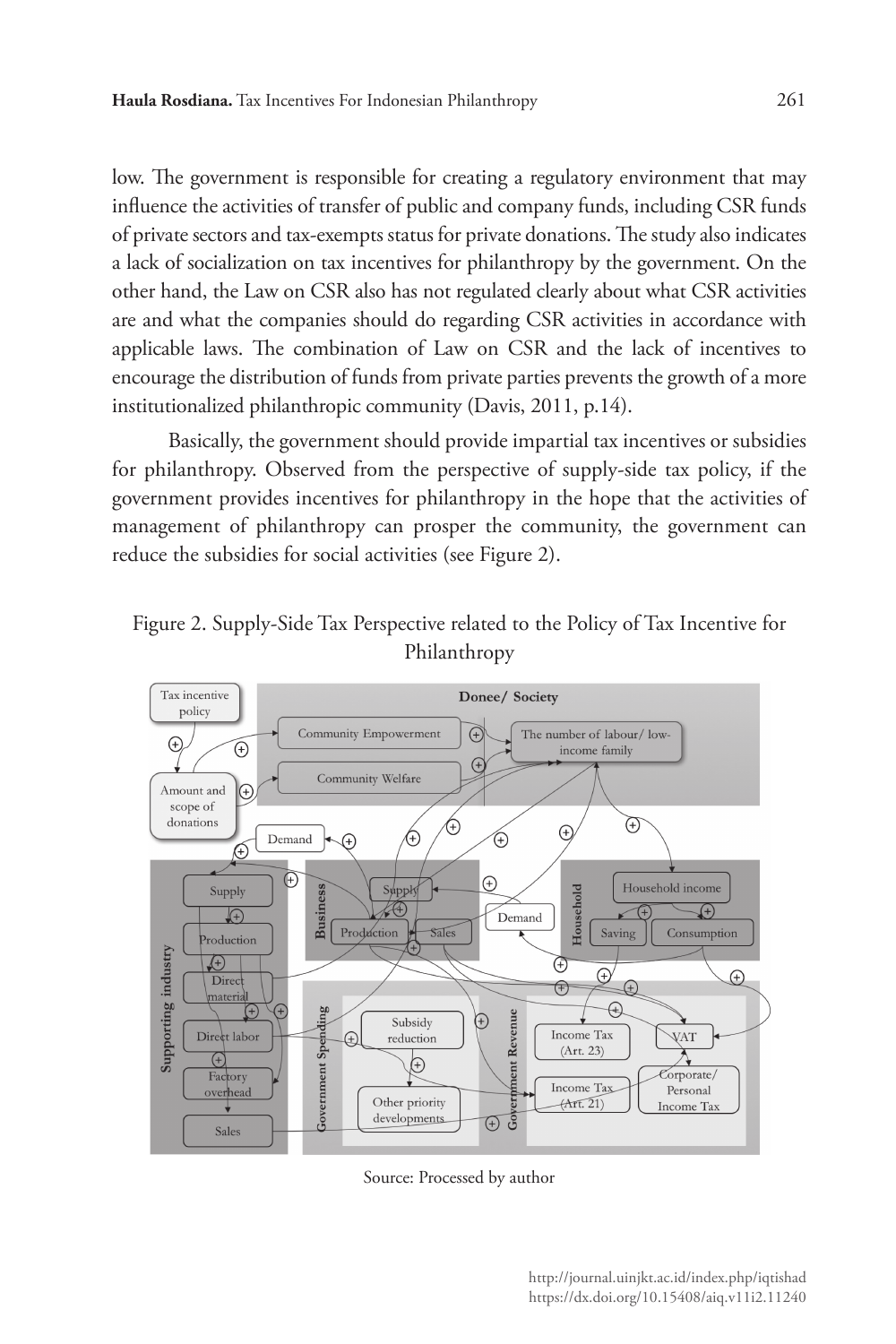As seen in Figure 2, it is, in fact, similar to the fact that the government provides subsidies (from tax revenue) by providing deduction managed by nonprofit organizations from donors to fund activities prospering the community. If it is eventually able to prosper the community, reduce poverty, and empower the community, the government will get revenue from other types of taxes. More prosperous community and less poor community will increase the purchasing power of the community. The increase in purchasing power will encourage the increase of supply. Thus, theoretically, it does not merely increase the revenue of VAT, but also the revenue of income tax article 21, article 23 and other taxes related to business activities.

## **Conclusion**

The policy of tax incentives for philanthropy has been an international best practice in line with the change of paradigm of the government, leading to the strengthening of public participation. Tax incentives for philanthropy in Indonesia are limited so that more comprehensive and holistic improvement of tax policy by expanding the types of incentives for other types of taxes is necessary, for example, by not only providing incentives for income tax but also extending the scope of tax incentives for consumption and property such as BPHTB and VAT (transfer of rights of goods). Crucial sectors such as health sector outside the specified sectors in the policy of tax incentives also need to be studied to be the objects of tax incentives since basically philanthropy is not limited to a particular sector as long as it is related to the efforts to utilize the funds for social activities. Therefore, the policy of tax incentive supporting the role of philanthropy in achieving the development goals or other government programs (namely sustainable development goals) is necessary.

Currently, the tax policy is still limited as a pull factor of acceleration of philanthropy in line with the efforts to achieve development goals (including Sustainable Development Goals). In this case, the re-construction of tax policies to encourage philanthropy to support the achievement of government programs is necessary. The policy of tax incentives for philanthropy to encourage the achievement of government programs should be carried out comprehensively, holistically, and impartially so that there will be a balance between pull and push factor.

## **References**

Alink, Matthijs & Victor van Kommer. 2001. *Handbook on tax administration*. Amsterdam: IBFD.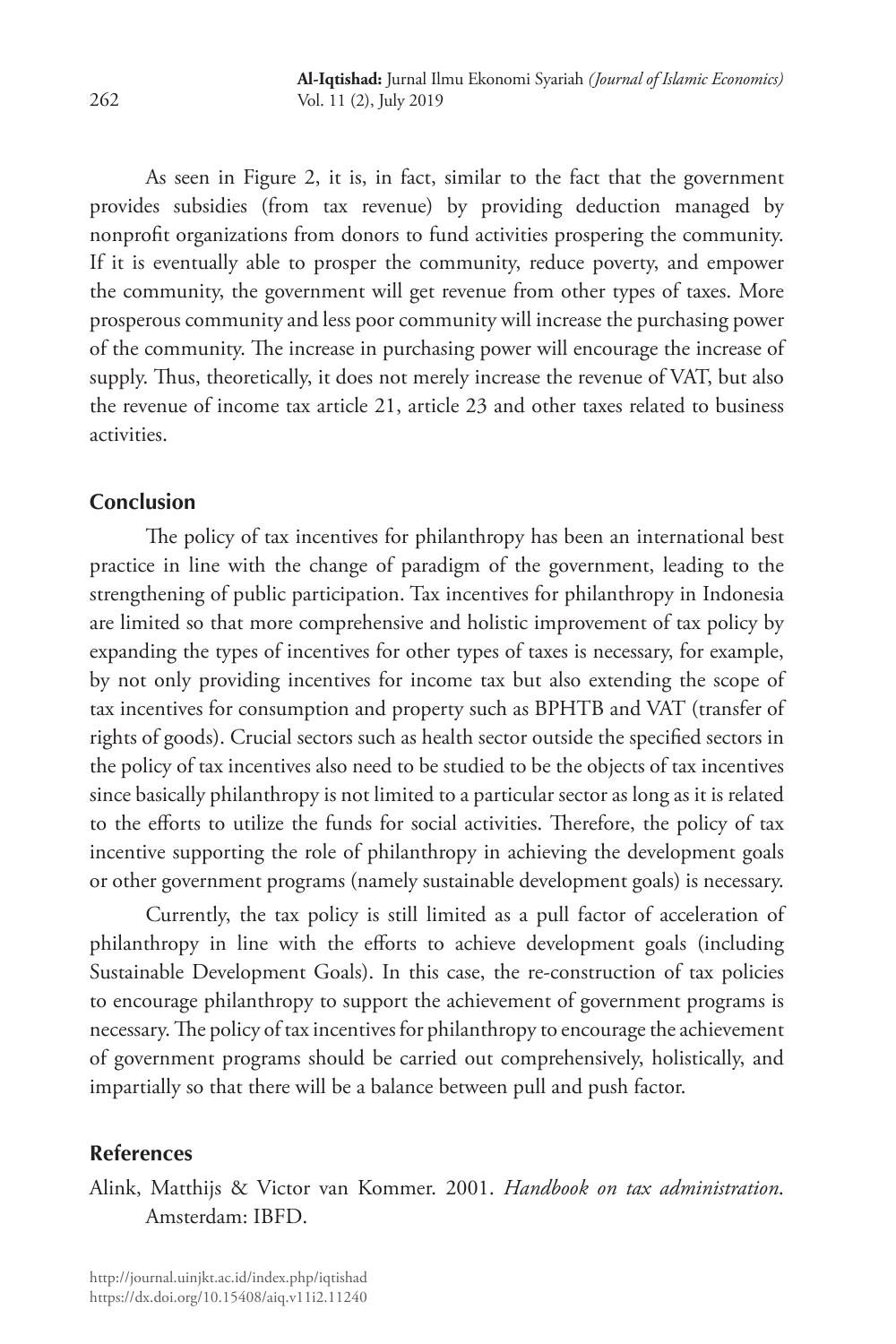- Charities Aid Foundation (CAF). 2017. *CAF World Giving Index 2017: A global view of giving trends.*
- Chattopadhyay Saumen & Arindam Das-Gupta. 2002. "The Compliance Cost of the Personal Income Tax and its Determinants." *National Institute of Public Finance and Policy New Delhi*: 1-199.
- Creswell, Jhon, W., 1998. *Qualitative Inquiry and Research Design: Choosing Among Five Designs*. Thousand Oaks, CA: Sage.
- Davis, Ben. 2011. "Financial Sustainability and Diversification of Financing: Challenges for Indonesian NGOs." *Department of Foreign Affairs and Trade*: 1-23.
- Gandhi, Ved P. 1995. *Supply-Side Tax Policy; Its Relevance to Developing Countries.* Washington, DC: International Monetary Fund.
- Garciaa, Silvia, Una Osili & Xiaonan Kou. 2017. "Measuring Philanthropic Freedom Across Countries." *Paper presented at European Research Network on Philanthropy 8th International Conference, Copenhagen*: 1-16.
- Hudson Institute. 2016. *The Index of Global Philanthropy and Remittances 2016*. Washington, DC: Hudson Institute.
- Koele, Ineke, A., 2007. *International taxation of philanthropy*, 2007. Amsterdam: IBFD
- Kweifio-Okai, Carla. 2014. *Where did the Indian Ocean tsunami aid money go?*. Retrieved from https://www.theguardian.com/global-development/2014/ dec/25/where-did-indian-ocean-tsunami-aid-money-go
	- \_\_\_\_\_. 2016. *Philanthropy is the Pillar of Development, October 2016*. Retrieved from https://www.kompas.com
- Rosdiana, Haula. 2008. "Reconstruction of the Concept of Supply-side Tax Policy." *Bisnis dan Birokrasi, 15*(3): 202-205.
- Rosdiana, Haula. 2010. "Reformulating Policy on Frequency Usage Fees as Non-Tax State Revenue: Urgency and Its Implications." *Journal of Indonesian Economy and Business, 25*: 222-238.
- Rosdiana, Haula & Edi Slamet Irianto. 2013. *Introduction of Taxation: Policy and Implementation in Indonesia.* Jakarta: Rajawali Pers.
- \_\_\_\_\_. 2008. *Tax Incentives for Art-Culture-September 28*. Retrieved from https:// koran.tempo.

Thuronyi, Victor. 1996. *Tax law design and drafting.* International Monetary Fund.

United Nations Conference on Trade and Development (UNCTAD). 2000. *Tax incentives and foreign direct investment: A Global Survey.* New York: United Nations Publications.